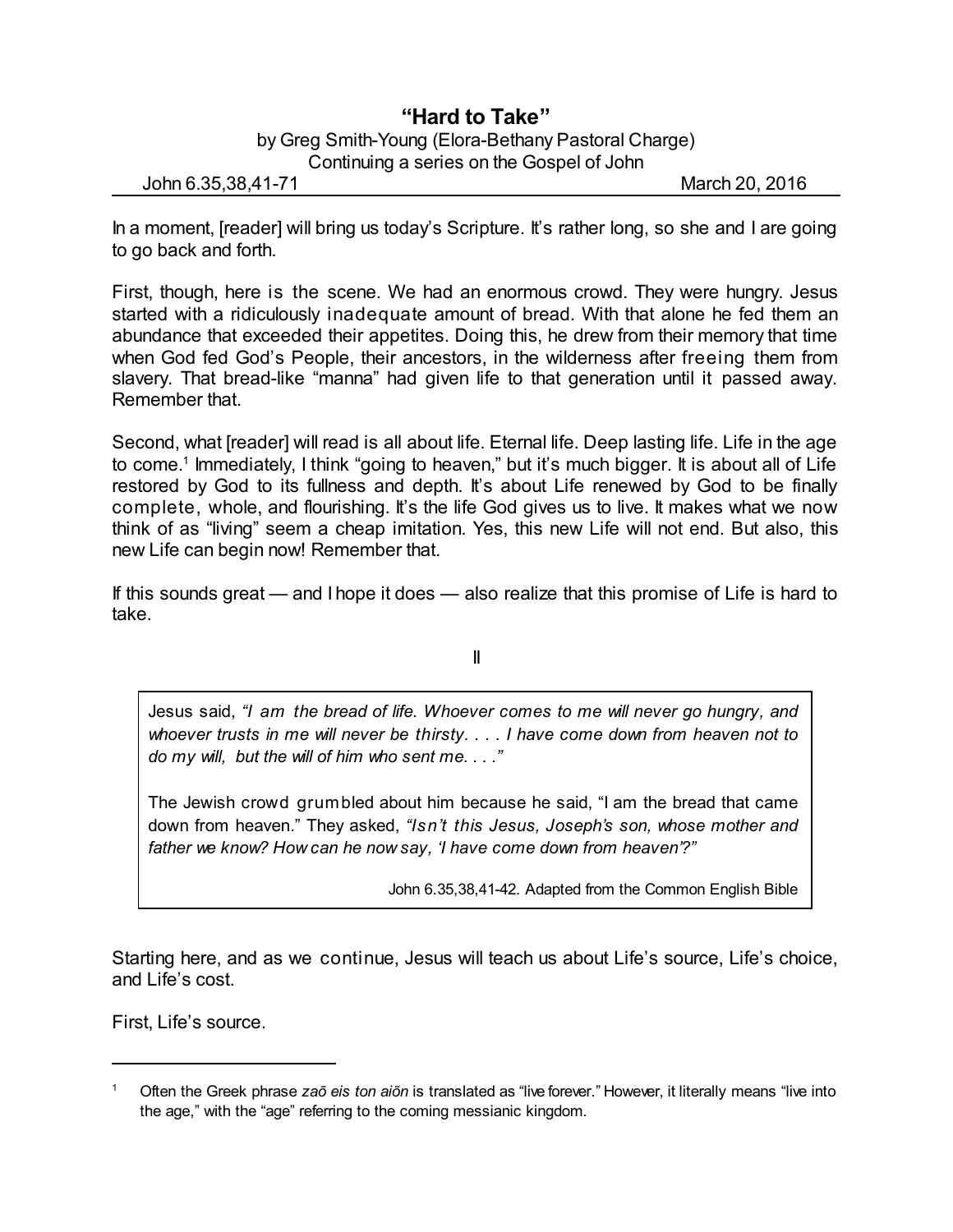Put yourself in this crowd. *Did Jesus just say he came from heaven? I thought so. Strange. Because my brothers' sister-in-law's cousin insists he grewup in Nazareth, just over those hills. Yah, that place. Yah, that Jesus, Mary and Joe's boy. What's this "comes from heaven" stuff?* 

Again and again, Jesus talks about himself this way. His origin is heaven. Think of it, not as a different place, but a different reality. In our cosmos-reality where we dwell, God is fully present, but mostly hidden and, caught only in glimpses. Heaven is the divine reality, where the presence of God is fully known.

Jesus says, *"That's where I'm from!"* Wow!

We've heard this before. At the beginning of John's Gospel, his account of Jesus, he showed his hand. Jesus is the Word of God, the Presence of God, God become flesh and blood. That claim should always shock and perplex us. Jesus is the Creator-Son, delighting to come on a mission from his Father into God's beloved and broken world, to give Life.

Life — this deep, lasting, full Life — has one source: God in Jesus.

Do you find that hard to take?

III

Jesus responded, *"Don't grumble among yourselves. No one can come to me unless they are drawn to me by the Father who sent me, and I will raise them up at the last day. It is written in the Prophets, 'And they will all be taught by God.' Everyone who has listened to the Father and learned from him comes to me. No one has seen the Father except the one who is from God. He has seen the Father. I assure you, whoever trusts has deep, lasting life. I am the bread of life. Your ancestors ate manna in the wilderness and they died. This is the bread that comes down from heaven so that whoever eats from it will never die. I am the living bread that came down from heaven. Whoever eats this bread will live into the coming age . . .*

John 6.43-51a

Life's source is God in Jesus. Now, Life's choice.

Can you share in this deep, lasting, Jesus-Life?

It all depends . . . on God. God draws us to Jesus. We do not bring ourselves. Without God, we are not coming close.

Does that seem right? Can I accept that it is not up to me? That I cannot achieve this Life, I cannot earn this Life? I can claim as much credit for it as a baby can for being born. It's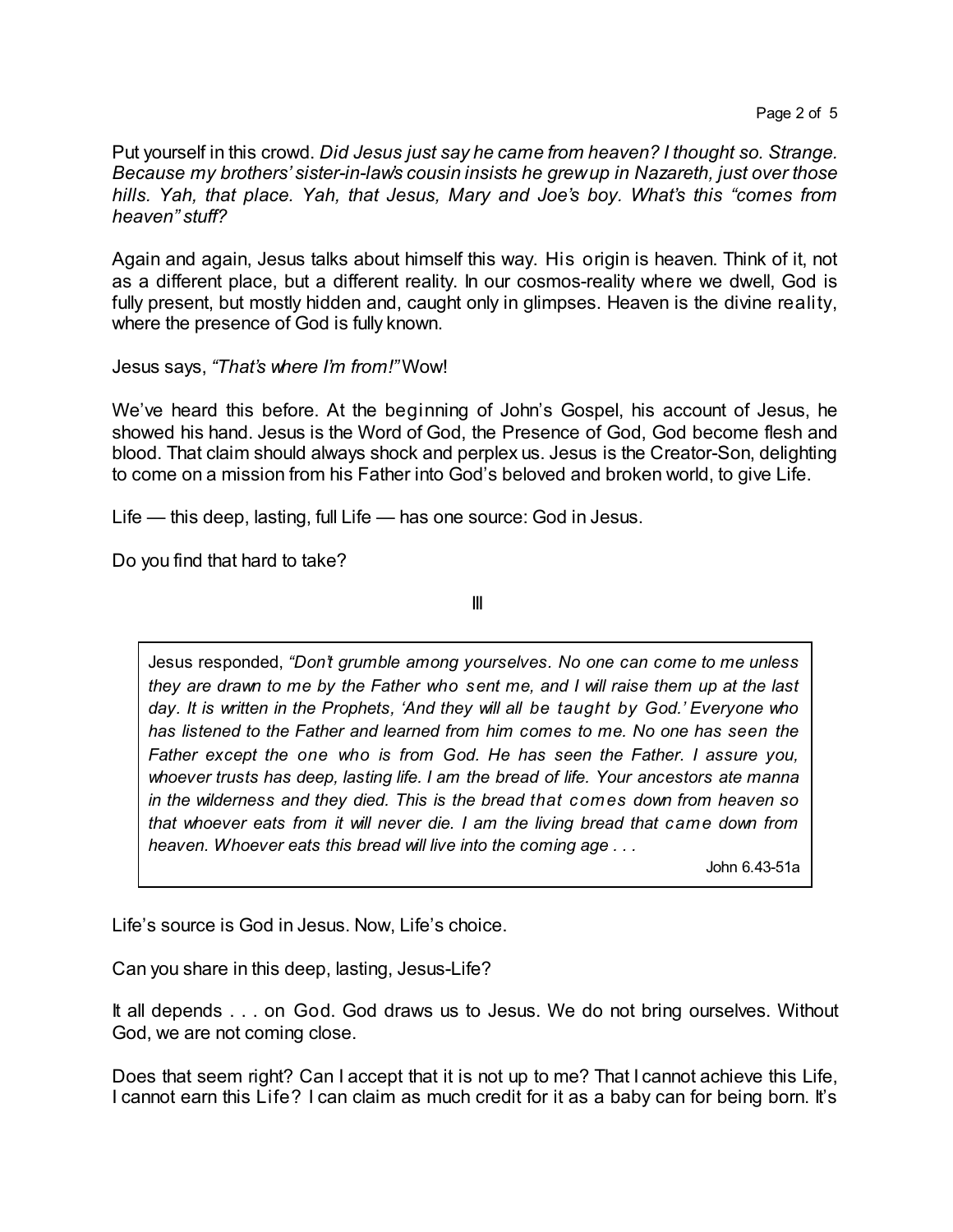not up to me.

If it is up to God, then don't you think God should have some standards, set some minimum qualifications. You know how people are! Might God bring anybody to this Jesus-Life? Anyone. Are you okay with that? Really?

Don't waste too much time thinking. It does not matter whether we're okay with it or not. God simply does what God does. God draws people to Jesus, to Life.

Does God draw everyone? I don't know. It's not up to me.

Does God draw only those who want to be drawn? That would seem polite, but maybe not. C. S. Lewis was being interviewed. The reporter kept pushing him to talk about his decision for Christ. Lewis refused to put it that way. Instead, God had closed in on him and he could not escape (though at the time he badly wanted to). Instead of deciding, he said, *"I was decided upon."* 2

Life's source is God-in-Jesus. The choice for Life, for each person to have Life, is God's. Only God can draw us to Jesus. God gets to decide.

Are you okay with that? Or, is that hard to take?

 $\mathsf{N}$ 

*. . . the bread that I will give for the life of the cosmos is my flesh."*

Then the Jewish crowd debated among themselves, asking, *"How can this man give us his flesh to eat?"*

Jesus said to them, *"I assure you, unless you eat the flesh of the Human One and drink his blood, you have no life in you. Whoever chews my flesh and drinks my blood* has deep, lasting life, and I will raise them up at the last day. My flesh is true food and *my blood is true drink. Whoever chews my flesh and drinks my blood remains in me and I in them. As the living Father sent me, and I live because of the Father, so whoever chews me lives because of me. This is the bread that came down from heaven. It isn't like the bread your ancestors ate, and then they died. Whoever chews this bread will live into the coming age."*

Jesus said these things while he was teaching in the synagogue in Capernaum.Many of his disciples who heard this said, *"This message is harsh. Who can hear it?"* John 6.51-60

N. T. Wright, John for Everyone, Part 1 (Louisville: Westminster John Knox, 2004), 82.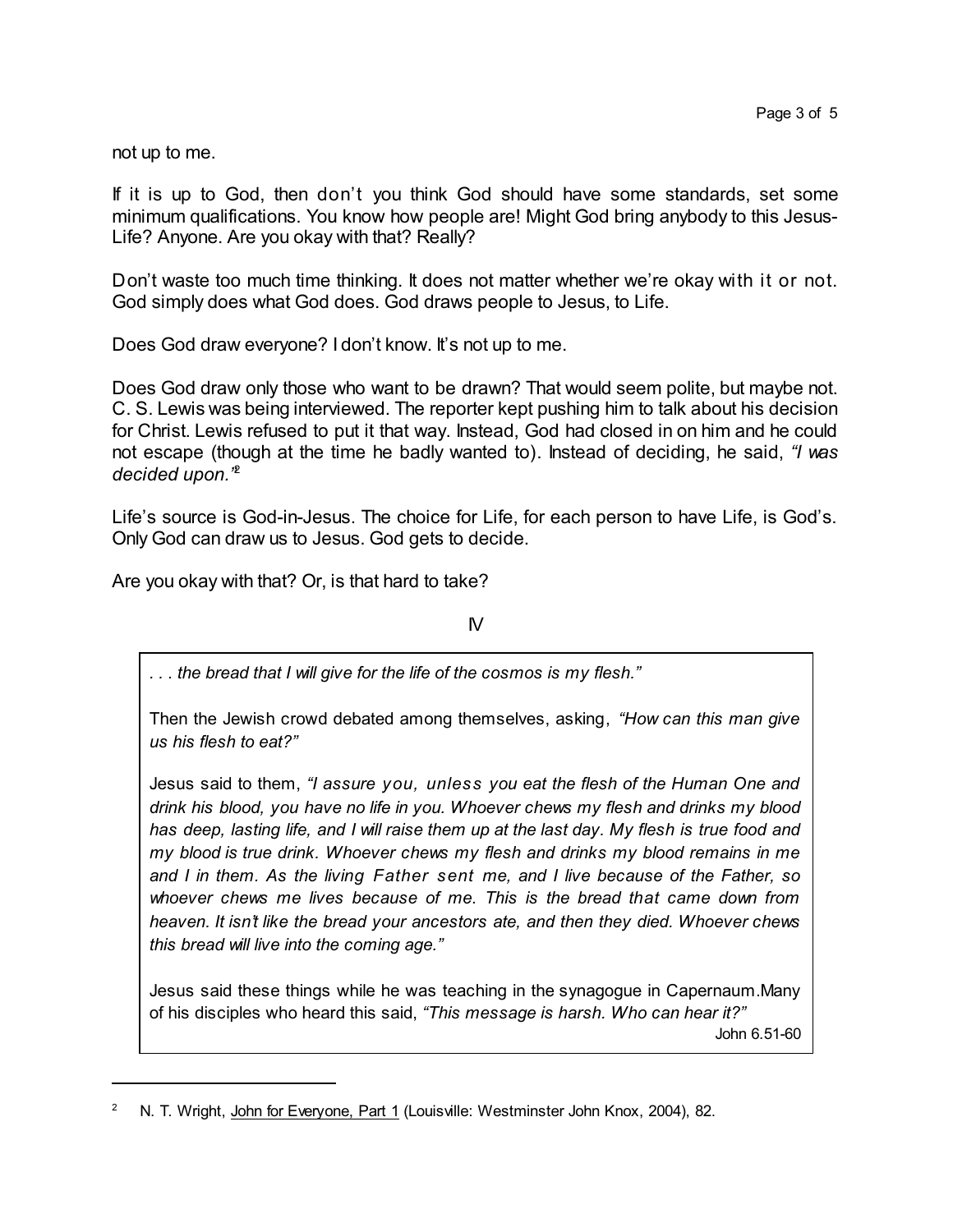Uh . . . yah . . . harsh . . . hard to take.

The Source of Life is God. The Choice for Life is God's. Finally, the Cost of Life is God's. Though, what Jesus says here seems entirely un-God-like.

Jesus doesn't even have the decency to say "body." Bodies can be strong and beautiful. God made us as bodies. But Jesus says flesh. It feels weak. Gross, like ground up meat. Leftovers on a battlefield.

*Excuse me, Jesus? Eat your flesh! Drink your blood! . . . Sweet mercy."*

He pours it on. $3$  He uses a word that means chomping, gobbling, feasting like an animal devouring its prey. 4 *"Chewmy flesh. Drink my blood."*

There is nothing sublime, pious, not even religious about it. Yes, it points to the Lord's Supper, our Holy Communion. Bread, the body of Christ. Wine, the blood of Christ. But the Lord's Supper and what Jesus says here are both pointing to the same ugly thing. His death.

Not a great, noble death. Not a heroic martyrdom. Not a saintly last sigh, surrounded by his disciples. Not great, but mean, in the gutter. Not noble, but shameful. Not a hero; no one was cheering, they were jeering, taunting, mocking. Disciples attending him? No! Most had fled. No peaceful parting, but an agonized, broken cry. Then, dead.

I'll spare the details. Crucifixion was gross, by design. Like eating flesh and drinking blood. Disgusting. Horrifying. So deeply shameful.

If we don't flinch at this . . . so hard to take.

Jesus knew that the disciples were grumbling about this and he said to them, *"Does this offend you? What if you were to see the Human One going up where he was before? The Spirit is the one who gives life and human ability doesn't help at all. The words I have spoken to you are spirit and life. Yet some of you don't trust." Jesus knew from the beginning who wouldn't trust and the one who would betray him. He said, "For this reason I said to you that none can come to me unless the Father enables them to do so."*

At this, many of his disciples turned away and no longer walked with him.

John 6.61-66

<sup>3</sup> Frederick Dale Bruner, The Gospel of John, A Commentary (Grand Rapids: Eerdmans, 2012), 433.

<sup>4</sup> Ibid, 434.